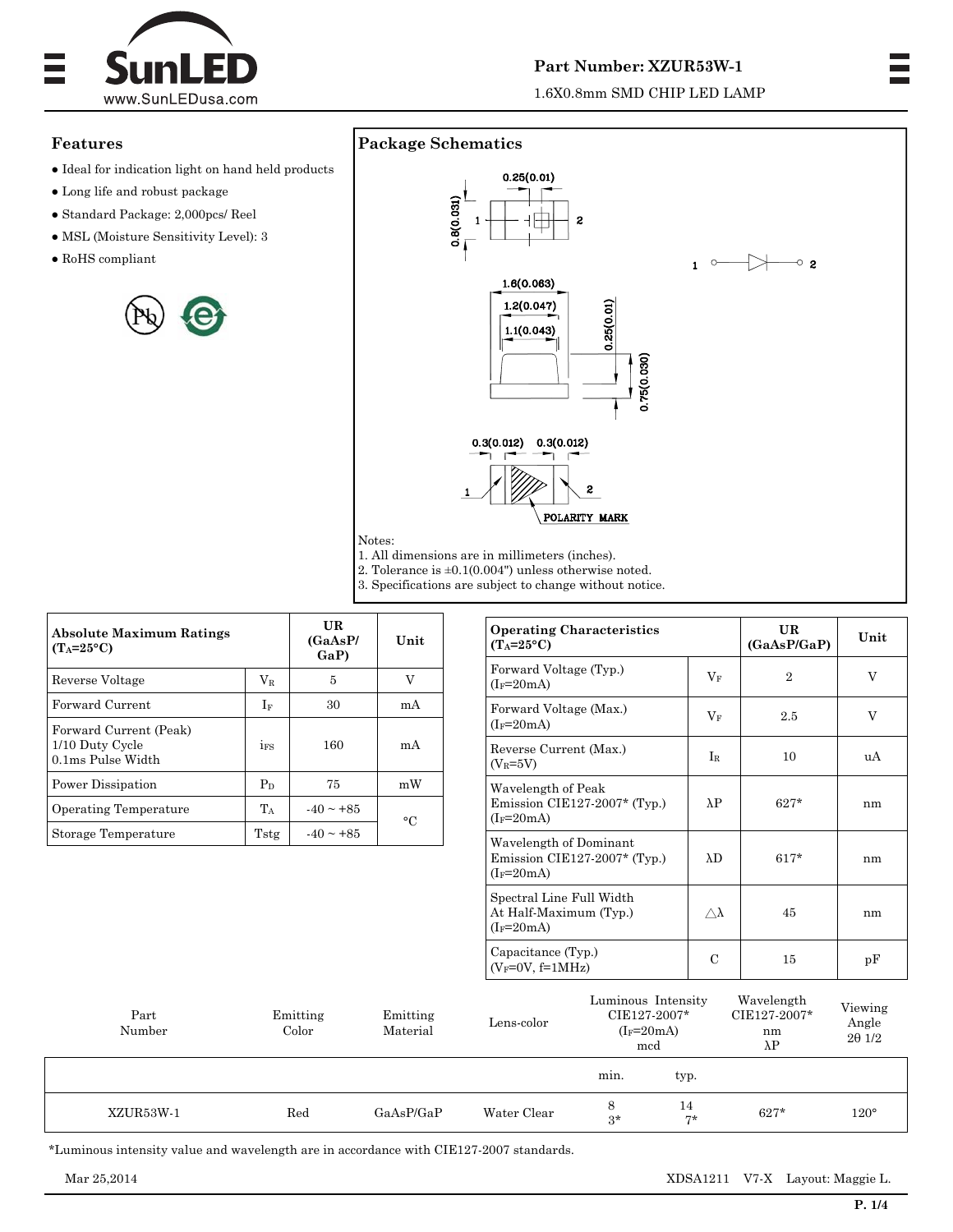







**LED is recommended for reflow soldering and soldering profile is shown below.** 

Reflow Soldering Profile for SMD Products (Pb-Free Components)



- 1. Maximum soldering temperature should not exceed 260°C
- 2. Recommended reflow temperature: 145°C-260°C Do not put stress to the epoxy resin during  $3.$
- high temperatures conditions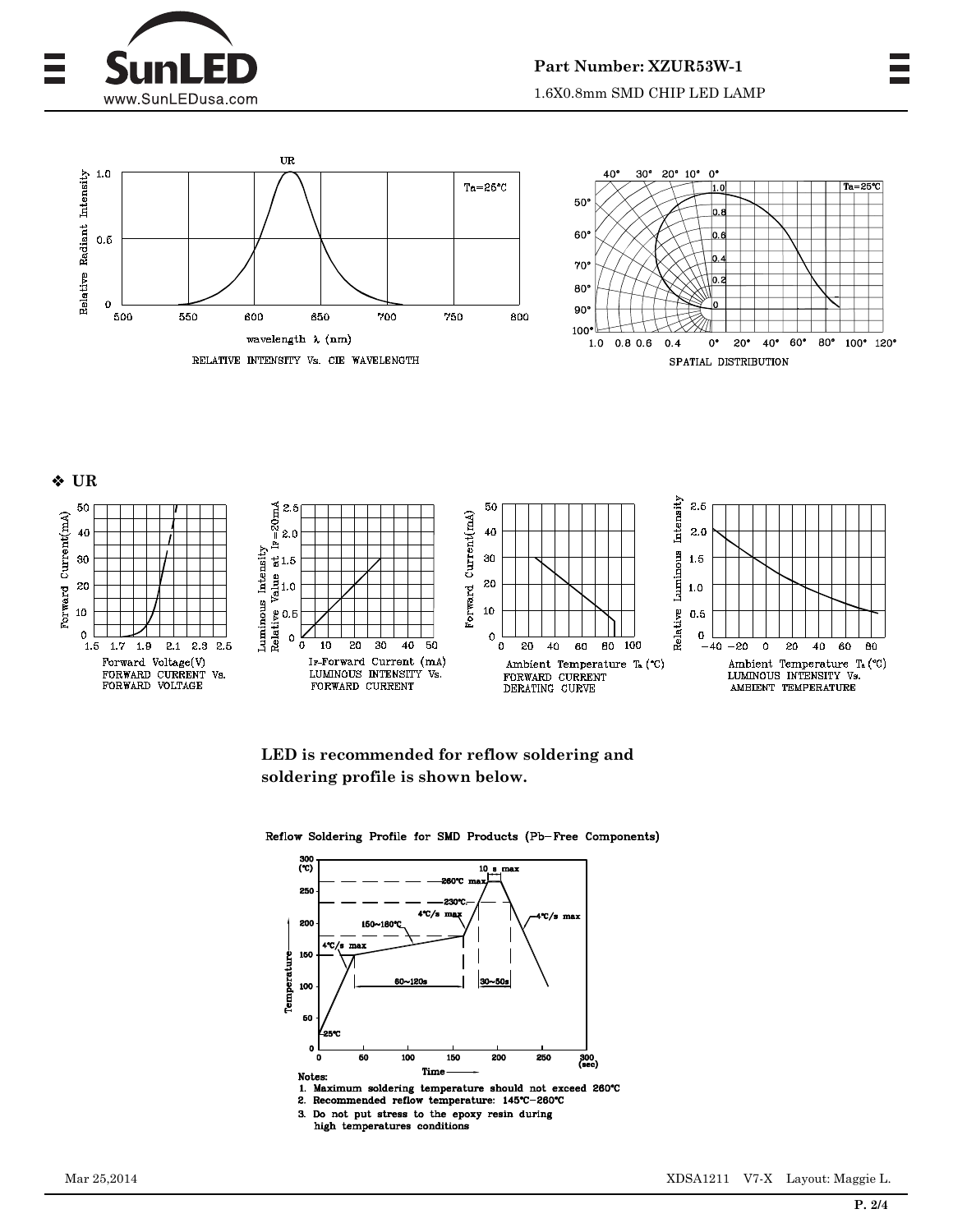

 **The device has a single mounting surface. The device must be mounted according to the specifications.** 

 **Recommended Soldering Pattern (Units : mm; Tolerance: ± 0.1)** 



**Reel Dimension** 



# **Tape Specification (Units : mm)**



Remarks:

If special sorting is required (e.g. binning based on forward voltage, Luminous intensity / luminous flux, or wavelength), the typical accuracy of the sorting process is as follows:

1. Wavelength: +/-1nm

2. Luminous intensity / luminous flux: +/-15%

3. Forward Voltage: +/-0.1V

Note: Accuracy may depend on the sorting parameters.